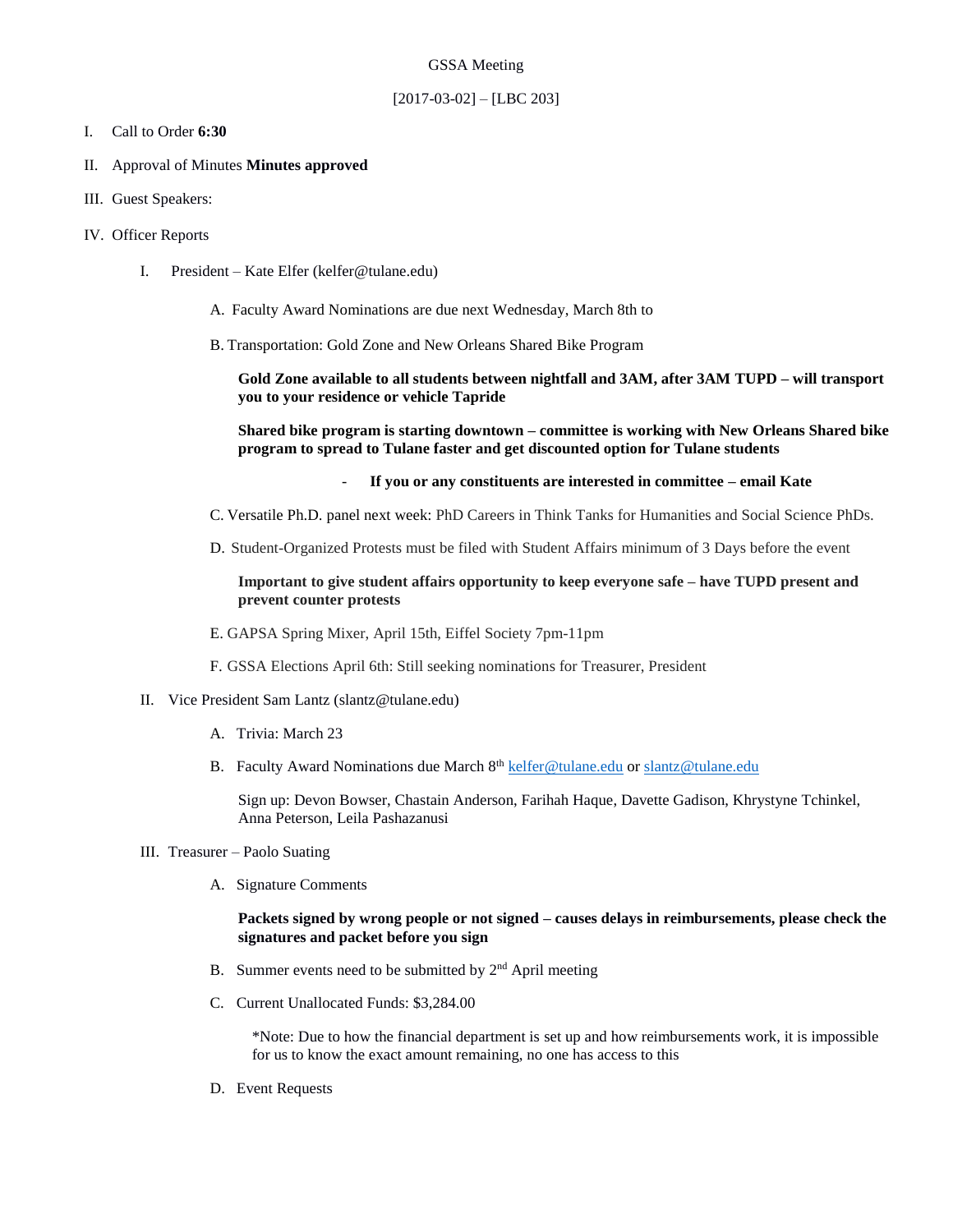| <b>Department</b> | <b>Event Title</b>    | Date      | <b>Amount Requested</b> | <b>Expense</b> | <b>Expected</b><br><b>Attendance</b> | Per<br>person |
|-------------------|-----------------------|-----------|-------------------------|----------------|--------------------------------------|---------------|
| <b>EEBI</b>       | Eco Lunch             | 10 Mar 17 | \$60.00                 | Coffee, etc.   | 30                                   | \$2.00        |
| <b>EEBI</b>       | Eco Lunch             | 28 Apr 17 | \$60.00                 | Coffee, etc.   | 30                                   | \$2.00        |
| <b>EEBI</b>       | <b>March CREEP</b>    | 15 Mar 17 | \$150.00                | Food           | 25                                   | \$6.00        |
| <b>EEBI</b>       | <b>April CREEP</b>    | 12 Apr 17 | \$150.00                | Food           | 25                                   | \$6.00        |
| <b>EENS</b>       | March Meeting         | 15 Mar 17 | \$150.00                | Food           | 18                                   | \$8.33        |
| <b>HIST</b>       | <b>Spring Meeting</b> | 10 Mar 17 | \$150.00                | Food           | 25                                   | \$6.00        |
| <b>NSIP</b>       | <b>DUNK</b> Meeting   | 17 Mar 17 | \$60.00                 | Donuts, etc.   | 30                                   | \$2.00        |
| <b>ARHS</b>       | Dinner w/ Speaker     | 20 Apr 17 | \$250.00                | Food           | $4G+5F$                              |               |
|                   |                       |           | \$1030.00               |                |                                      |               |

### **Motion to vote on events under 250 excluding art history as a slate: Motion passes – 0 abstain/oppose, 37 approve**

**Motion to approve slate: 0oppose/abstain, 37 approve**

# **Motion passes**

E. Speaker Requests

| <b>Department</b> | Speaker            | <b>Travel</b> | <b>Honorarium</b> | Lodging  | <b>Total</b> |
|-------------------|--------------------|---------------|-------------------|----------|--------------|
| ARHS              | Cherise Smith, PhD | \$500.00      | \$200.00          | \$170.00 | \$870        |

Proposed Budget for Dr. Cherise Smith's Guest Lecture:

|                                                                                 | <b>TOTAL</b>  | <b>GSSA Funds</b>                              | <b>Art Dept Funds</b> |
|---------------------------------------------------------------------------------|---------------|------------------------------------------------|-----------------------|
|                                                                                 | <b>Needed</b> |                                                | <b>Requested</b>      |
| Lecture Dinner<br>(4 graduate students, 5<br>faculty, and the guest<br>speaker) | \$350         | \$250 (Via<br><b>Event Funding</b><br>Request) | \$100                 |
| Grad Lunch Seminar                                                              | \$120         | \$0                                            | \$120                 |
| Lecture Reception                                                               | \$175         | \$0                                            | \$175                 |
| Travel                                                                          | \$500         | \$500                                          | \$0                   |
| Accommodations<br>(2 Nights in the<br>Hampton Inn on St.<br>Charles Ave.)       | \$360         | \$170                                          | \$190                 |
| Honorarium                                                                      | \$1000        | \$200                                          | \$800                 |